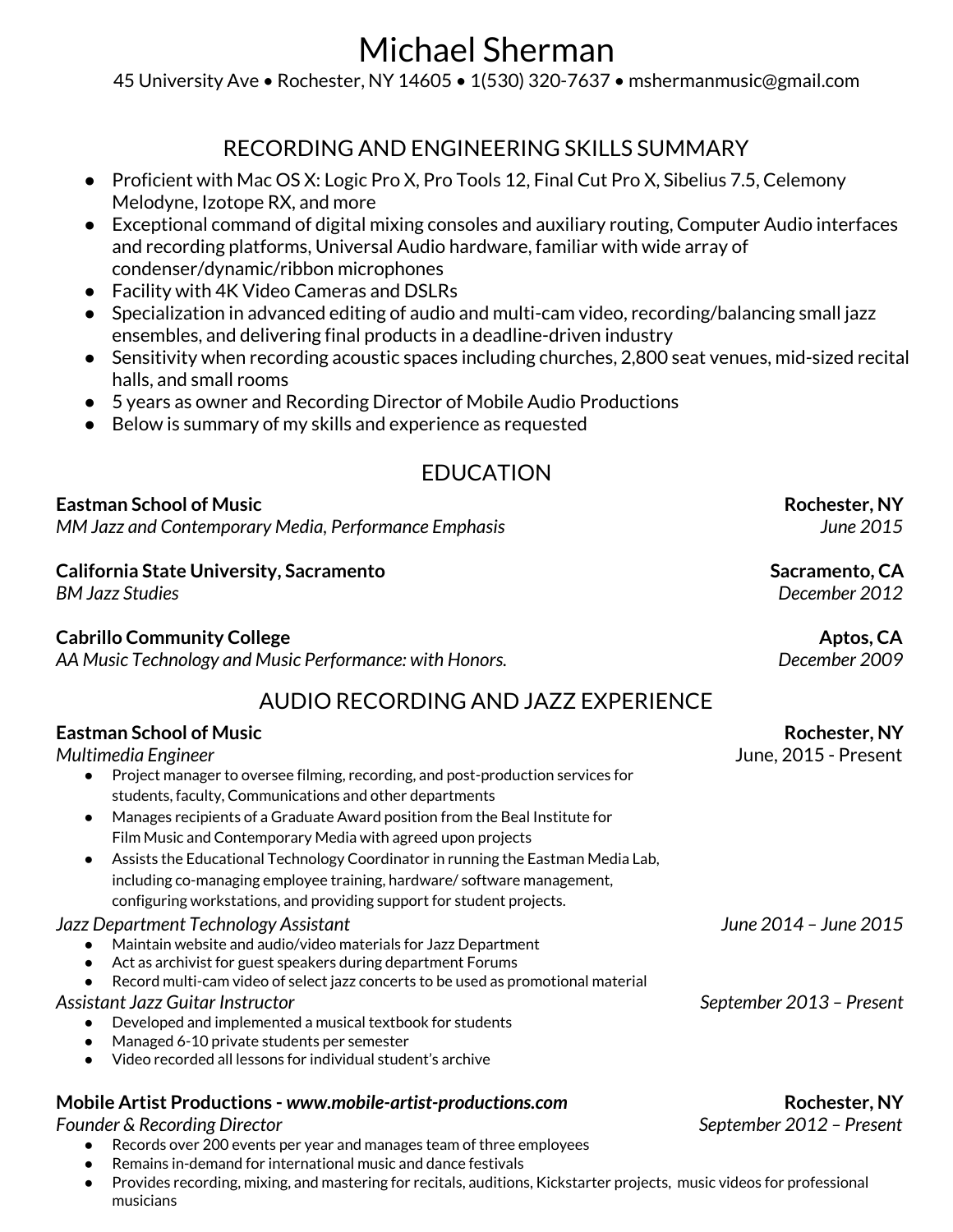#### **Buyers Intelligence Group Napa, CA**

*Audio/Visual Technician, Website Developer, Operations Assistant March 2009 – September 2013*

- Developed critical thinking and business skills working with a professional consulting company
- Responsible for live sound, audio/video recording, and interviewing at industry tradeshows
- Created website for new product launch

## MEDIA TEACHERS

#### **Eastman School of Music Rochester, NY**

*Nigel Waters, Instructional Technology Coordinator.* Eastman School of Music, NY. *2013-present*

● Three years of professional guidance on media related projects

#### **Cabrillo College Aptos CA**

*James Durland, Director of Music Technology 2009-2012*

- Weekly study in music technology and recording techniques
- Received instruction in DAWs, Sibelius, live sound, beginning through advanced recording techniques, electronic music composition, studio production, event recording, budgeting, rehearsal techniques, mixing, and mastering

*Scott Church, Product Manager of Universal Audio. Pro Tools designer and implementer*

● Clinics on the advanced functions and usability of Pro Tools

## SELECTED RECORDING PROJECTS

#### **JAZZ**

| Live Sound and Recording of Wycliffe Gordon with Adrian Cunningham                  | Stockholm, Sweden |
|-------------------------------------------------------------------------------------|-------------------|
| 7-piece jazz ensemble at the Snowball Swing Dance Festival                          | December 2016     |
| Dave Rivello Ensemble                                                               | Rochester, NY     |
| Recorded multi-cam 4K video for new compositions                                    | April 2016        |
| Mark Kellogg, Trombone and Composer at ESM                                          | Rochester, NY     |
| Recorded, mixed, and mastered 3 new compositions for jazz nonette                   | November 2016     |
| Danny Ziemann, Featuring Gordon Webster and Andreas Svendsen                        | Rochester, NY     |
| Music Video for new album release                                                   | December 2016     |
| Jim Mcneely, Jazz composer                                                          | Rochester, NY     |
| Archival for residence at Eastman School of Music                                   | April 2016        |
| Studio Orchestra recording sessions                                                 | Rochester, NY     |
| Recorded audio/video for 4 original studio orchestra arrangements of jazz standards | January 2016      |
| Julian Tanaka, Free Compositions - Music Video                                      | Rochester, NY     |
| Recorded multi-cam 4K video for Degree Recital                                      | April 2016        |
| Garret Reynolds, Jazz Trumpet and Composer                                          | Rochester, NY     |
| Recorded, mixed, and mastered 3 new compositions for jazz quintet                   | April 2016        |
| Nathan Kay, Jazz Trumpet and Composer                                               | Rochester, NY     |
| Recorded, mixed, and mastered 2 new compositions for jazz septet                    | April 2016        |
| Stephen Morris, Jazz drumset and Composer                                           | Rochester, NY     |
| Recorded, mixed, and mastered 5 new compositions for jazz quartet                   | November 2015     |
| Steve Hahn, Chapman Stick                                                           | Rochester, NY     |

*Recorded audio and 4K video, mixed, and mastered two concerts April 2016*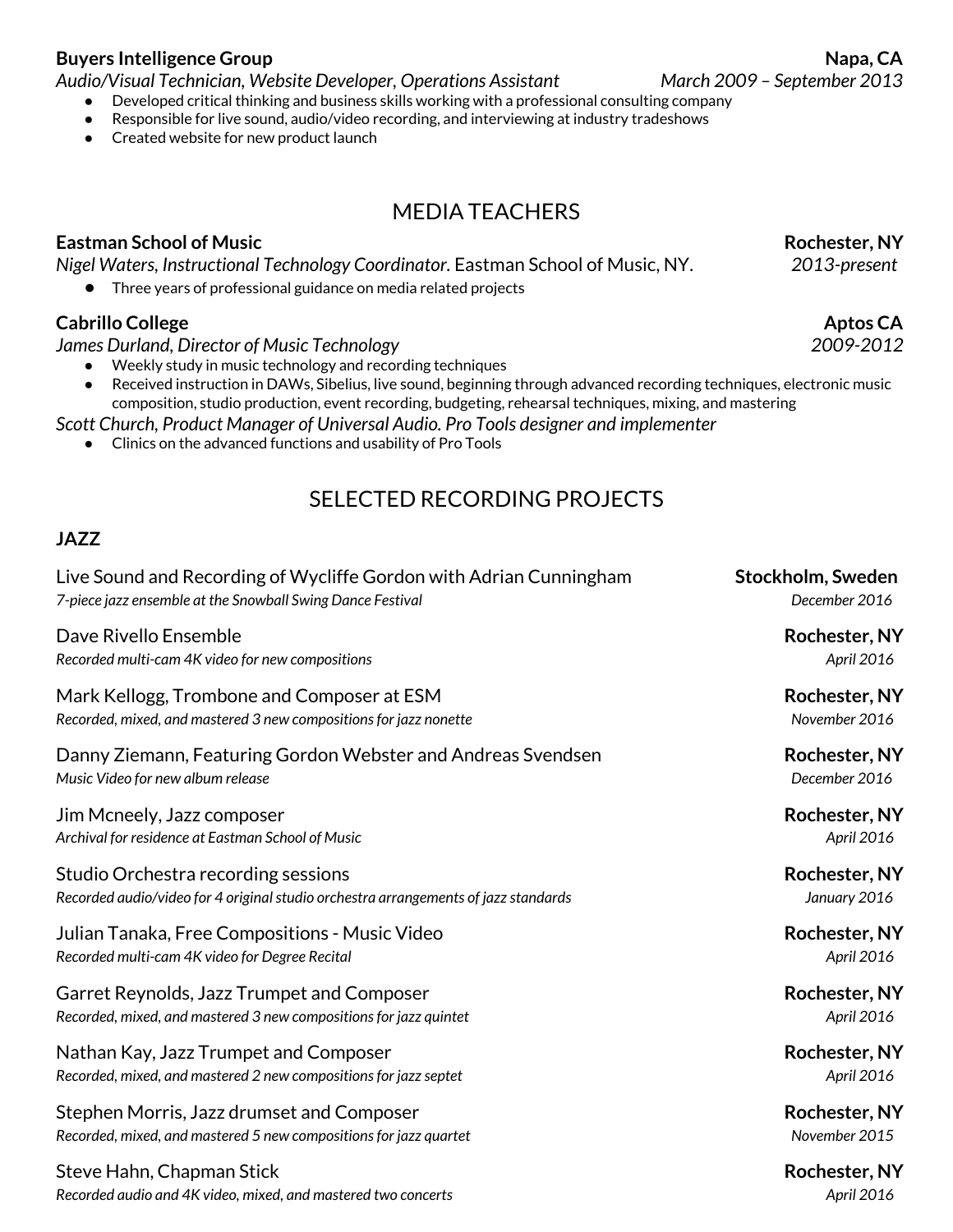### **ADVANCED**

| Music Inspire Africa                                                                                                                                                                                            | Zimbabwe, South Africa      |  |
|-----------------------------------------------------------------------------------------------------------------------------------------------------------------------------------------------------------------|-----------------------------|--|
| Recording director for 3-week musical tour.                                                                                                                                                                     | June 2016                   |  |
| Nathan Laube, Grammy winner and ESM Organ professor                                                                                                                                                             | Rochester, NY               |  |
| Combined 9-angle video of dress rehearsal and live performance to include best sections                                                                                                                         | January 2016                |  |
| <b>Empire Film Music Ensemble</b>                                                                                                                                                                               | Rochester, NY               |  |
| Recorded 5-angle 4K video and blended with film                                                                                                                                                                 | January 2016                |  |
| Drew Worden, Program Manager of Entrepreneurial Musicianship at New England Conservatory                                                                                                                        | Rochester, NY               |  |
| Audio and 4-angle 4K Music video of new composition                                                                                                                                                             | December 2016               |  |
| Institute for Music Leadership                                                                                                                                                                                  | Rochester, NY               |  |
| Implemented green screen and teleprompter to record interviews and testimonials for launch of new degree in Arts Leadership                                                                                     | February 2016               |  |
| AGOYO Documentary of Christ Church Organ                                                                                                                                                                        | Rochester, NY               |  |
| Produced, recorded, and edited 20-minute documentary.                                                                                                                                                           | February 2016               |  |
| Office of Advancement, Eastman School of Music                                                                                                                                                                  | Rochester, NY               |  |
| Produced video that led to winning \$500,000 grant for renovation of Messinger Hall                                                                                                                             | February 2016               |  |
| Edward Klorman, Professor of music theory at Juilliard<br>Recorded and produced promotional video and all supplemental<br>media for new book "Mozart's music of friends" released by Cambridge University Press | Rochester, NY<br>March 2016 |  |
| Johnandrew Slominski, Professor of music theory at ESM.                                                                                                                                                         | Rochester, NY               |  |
| Produced promotional video for new album release                                                                                                                                                                | April 2016                  |  |
| <b>Buyers Intelligence Group</b>                                                                                                                                                                                | Rochester, NY               |  |
| Produced instructional video for business presentation                                                                                                                                                          | February 2016               |  |
| Bob Sneider, Bar Mitzvah video                                                                                                                                                                                  | Rochester, NY               |  |
| Captured reception and edited timepiece                                                                                                                                                                         | February 2016               |  |
| Eastman School of Music - Town Hall Meeting on Diversity                                                                                                                                                        | Rochester, NY               |  |
| Recorded audio for panel of judges and audience participation                                                                                                                                                   | January 2016                |  |
| Drew Worden, Program Manager of Entrepreneurial Musicianship at New England Conservatory                                                                                                                        | Rochester, NY               |  |
| Audio and 4-angle 4K Music video of new composition                                                                                                                                                             | December 2015               |  |
| Grey Light, Music Video                                                                                                                                                                                         | Rochester, NY               |  |
| Recorded multi-cam 4K video for new composition                                                                                                                                                                 | August 2016                 |  |
| Michael Sherman, Media Project                                                                                                                                                                                  | Rochester, NY               |  |
| Produced and recorded a 19 piece big band in complete isolation, with 4K video.                                                                                                                                 | April 2015                  |  |
| Oliver Hagen, Grammy-nominated Conductor                                                                                                                                                                        | Rochester, NY               |  |
| Recorded 10-angle video and edited individual angles to turn on/off with player's parts                                                                                                                         | November 2016               |  |